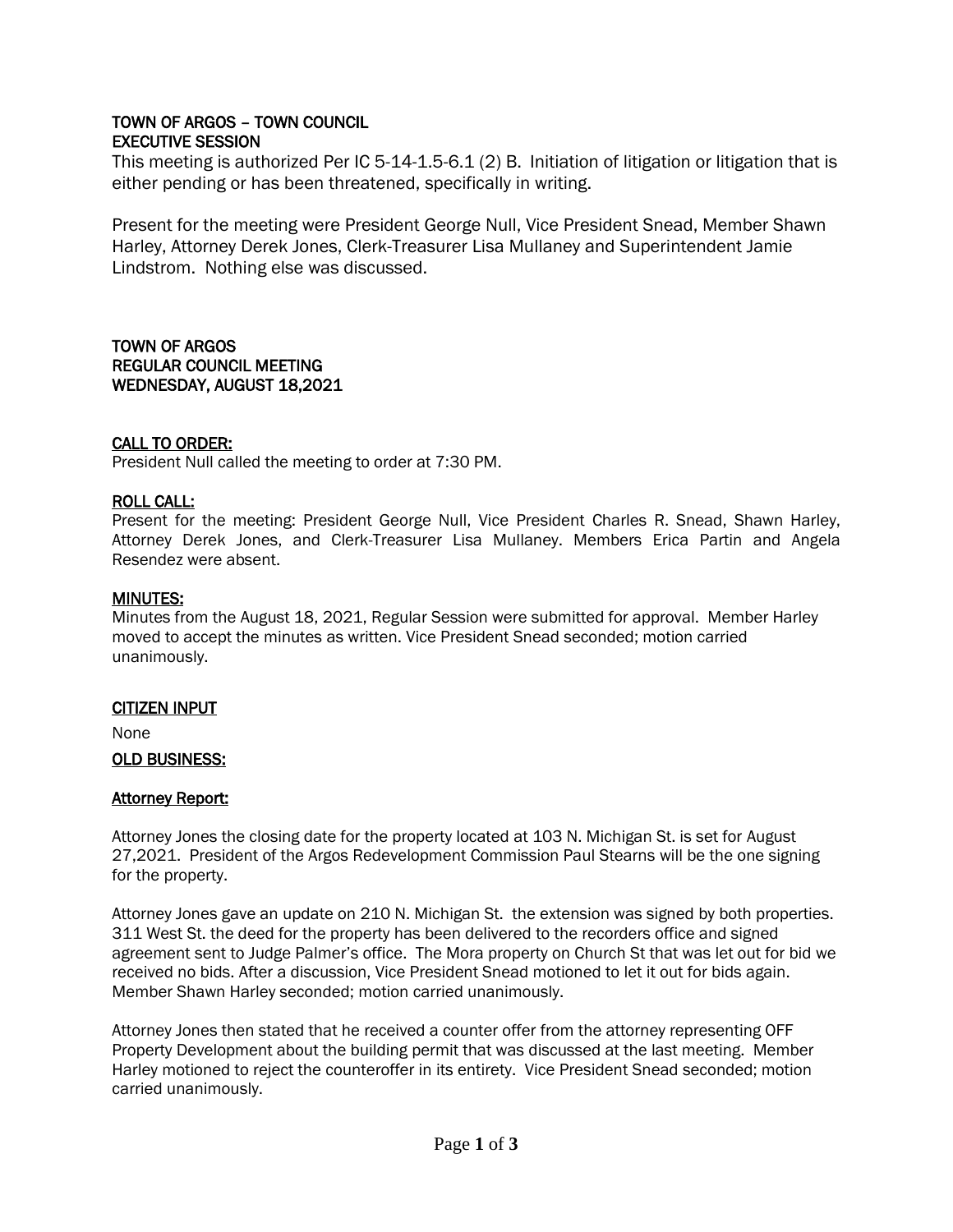Attorney Jones then presented the Council with a resolution for the new zoning ordinance from the Plan Commission giving a favorable recommendation for the new zoning ordinance.

With no more business to present to the Council, Member Harley motioned to accept the attorney's report. Vice President Snead seconded; motioned carried unanimously.

#### Other Old Business:

None.

## *NEW Business:*

#### *Downtown Square Bid Contract Award:*

After a discussion, Member Harley motioned to allow President Null to sign the construction agreement with Earth Works, LLC. who was the lowest competitive bidder. Vice President Harley seconded; motion carried unanimously.

#### Ordinance to Adopt New Zoning Ordinance-

After discussion after Member Harley motioned to suspend the rules and accept Ordinance 2021-12 as written. Vice President Snead seconded; motion carried unanimously.

#### Other New Business –

Member Harley would like to convene a sub-committee to review all town employee befits and handbook. He would like himself, Vice President Snead and Mark VanDerWeele to review all benefits. President Null motioned to allow this sub-committee to evaluate the employee handbook and benefits. Vice President Snead seconded; motion carried unanimously.

#### Department Head Reports-

All department heads and the Economic Director submitted their reports for review.

Chief Bowman presented his report. He informed the Council of a conditional offer of employment to Gary Spratt.

Superintendent Lindstrom presented his report. He gave updates on several utility projects.

Chief Mark Dean presented his report. He stated the  $28<sup>th</sup>$  of this month is the fun day at the fire station.

EMS Director Wagers presented his report.

Mark VanDerWeele gave the Economic Development report. Updated the Council on various economic projects.

Plan and Zoning Advisor Chuck DeWitt gave an update on properties with zoning violations around town. He also thanked the Council for passing the new zoning ordinance.

Member Harley motioned to accept the department head reports. Vice President Snead seconded; motion carried unanimously.